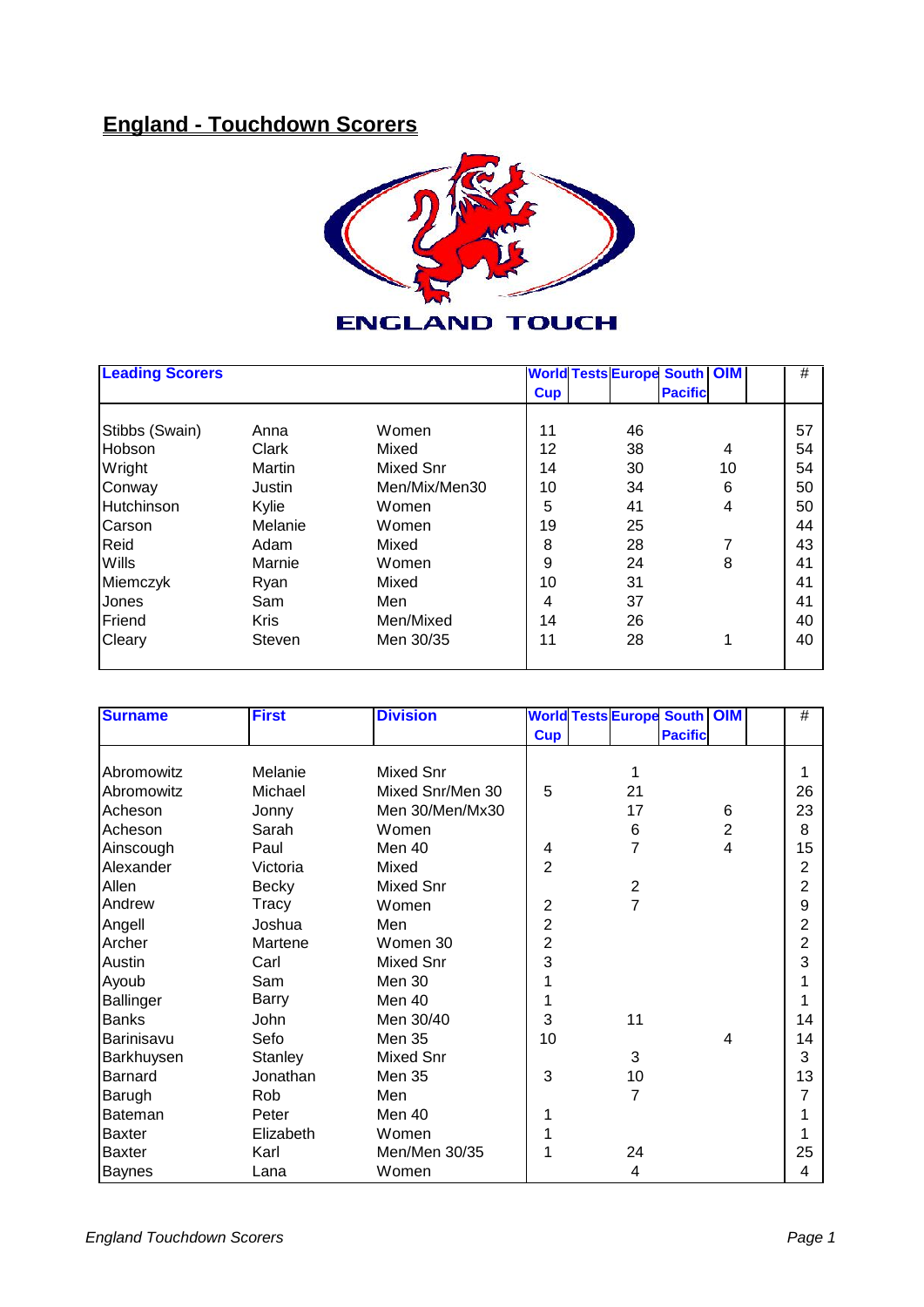| <b>Surname</b>     | <b>First</b>     | <b>Division</b>     |                           | <b>World Tests Europe South OIM</b> |                |                | #                       |
|--------------------|------------------|---------------------|---------------------------|-------------------------------------|----------------|----------------|-------------------------|
|                    |                  |                     | <b>Cup</b>                |                                     | <b>Pacific</b> |                |                         |
| Bengston           | Shaun            | Men                 | $\overline{2}$            | 25                                  |                | $\overline{3}$ | 30                      |
| Benzie             | Douglas          | Men 30              | $\overline{2}$            | 4                                   |                |                | 6                       |
| Bertora            | <b>Ric</b>       | Mixed               |                           | 5                                   |                |                | 5                       |
| <b>Bilbe</b>       | Vanessa          | <b>Mixed Snr</b>    | 4                         |                                     |                |                | $\overline{\mathbf{4}}$ |
| <b>Bimson</b>      | Jeffrey          | Men30/MixSnr/Men40  | $\overline{\mathbf{4}}$   | 26                                  |                | 4              | 34                      |
| <b>Bird</b>        | <b>Nicolette</b> | Women               | 4                         | 20                                  |                |                | 24                      |
| <b>Bishop</b>      | Lucy             | Women 30            | 1                         |                                     |                |                | 1                       |
| <b>Black</b>       | Clayton          | Men/Men 30          |                           | 17                                  |                |                | 17                      |
| <b>Black</b>       | Emma             | Women/Mixed         |                           | $\overline{c}$                      |                |                | 2                       |
| <b>Black</b>       | Lucy             | Women/Mixed         | 5                         | $\overline{c}$                      |                |                | 7                       |
| Boardman           | lan              | Men 35              | 1                         |                                     |                |                | 1                       |
| <b>Bolton</b>      | Aaron            | Men                 |                           | $\overline{2}$                      |                |                | 2                       |
| Bond               | Paul             | Men 30              | 3                         |                                     |                |                | 3                       |
| <b>Booth</b>       | Michael          | Mixed/Mixed Snr     | 10                        | 22                                  |                |                | 32                      |
| <b>Bourke</b>      | Nathan           | Men 30              | 1                         | 9                                   |                | $\,$ 5 $\,$    | 15                      |
| Bowden             | Neil             | Men 35              |                           | $\overline{c}$                      |                | 4              | 6                       |
| Bowden             | Robert           | Mixed Snr/Men 30/35 |                           | 13                                  |                |                | 13                      |
| <b>Bowker</b>      | Simon            | Men 30              |                           | $\overline{7}$                      |                |                | $\overline{7}$          |
| <b>Bright</b>      | Dale             | <b>Men 35</b>       | 8                         | 11                                  |                |                | 19                      |
| <b>Broeke</b>      | William Ten      | Men 30              |                           | $\overline{7}$                      |                |                | $\overline{7}$          |
| <b>Broome</b>      | Marshall         | Men 30/35           | 5                         | 8                                   |                |                | 13                      |
| <b>Bruce-Brand</b> | Robert           | Men                 | $\overline{2}$            |                                     |                |                | $\overline{2}$          |
| <b>Buchan</b>      | Joel             | Mixed Snr           | 5                         | 12                                  |                |                | 17                      |
| <b>Burgess</b>     | Julie            | Women 30            | 1                         |                                     |                |                | 1                       |
| <b>Burns</b>       | John             | Men 30              | $\overline{2}$            | 3                                   |                |                | 5                       |
| <b>Byrne</b>       | Dawn             | Women 30            | $\mathbf{1}$              |                                     |                |                | 1                       |
| Caller             | Jon              | Men                 |                           | 3                                   |                |                | 3                       |
| Caller             | Matt             | Men                 |                           | 1                                   |                |                | 1                       |
| Campbell           | Dawn             | Women 30            | 3                         |                                     |                |                | 3                       |
| Car                | Patricia         | Women               | 1                         |                                     |                |                | 1                       |
| Careswell          | <b>Terry</b>     | Men 40              |                           | 4                                   |                |                | 4                       |
| Carry              | Andrew           | Men 35              | 1                         | $\overline{c}$                      |                |                | 3                       |
| Carson             | Melanie          | Women               | 19                        | 25                                  |                |                | 44                      |
| Cartwright         | David            | Men 30              | 1                         |                                     |                |                | 1                       |
| Catchpole          | Melanie          | Women               |                           | 5                                   |                |                | 5                       |
| Chadwick           | Ben              | Men 30              |                           | 1                                   |                |                | 1                       |
| Chalmers           | Katy             | Mixed Snr           |                           | 1                                   |                |                | 1                       |
| Chang              | Kim              | Men 40              | $\mathbf 1$               | $\overline{\mathbf{c}}$             |                |                | 3                       |
| Chapman            | Richard          | Men 40              |                           | 1                                   |                |                | 1                       |
| Chesler            | Martin           | <b>Men 40</b>       | 3                         |                                     |                |                | 3                       |
| Chivers            | <b>Bruce</b>     | <b>Men 30</b>       | $\overline{2}$            |                                     |                |                | $\overline{2}$          |
| Christopher        | Michael          | Men 30              | 12                        |                                     |                |                | 12                      |
| Clare              | Simon            | Mixed Snr           |                           | 5                                   |                | $\mathbf{3}$   | 8                       |
| Clark              | Grant            | Mixed               |                           | $\overline{2}$                      |                |                | $\overline{2}$          |
| Clark              | Lucy             | Mixed               |                           |                                     |                | 4              | $\overline{\mathbf{4}}$ |
| Clayton            | Meghan           | Mixed               | $\ensuremath{\mathsf{3}}$ | 3                                   |                | $\overline{2}$ | 8                       |
| Cleary             | Craig            | Men 30              | $\mathbf{1}$              |                                     |                |                | 1                       |
| Cleary             | Steven           | Men 30/35           | 11                        | 28                                  |                | 1              | 40                      |
| <b>Clews</b>       | Emily            | Women               | $\mathbf{1}$              |                                     |                |                | 1                       |
| Coghlan            | Anthony          | Men/Mix/Men30       | 12                        | 20                                  |                |                | 32                      |
| Collins            | Rebecca          | Women               |                           | 4                                   |                |                | 4                       |
| Connor             | Jennifer         | Women               | $\overline{2}$            | $\overline{7}$                      |                |                | 9                       |
| Conway             | Justin           | Men/Mix/Men30       | 10                        | 34                                  |                | 6              | 50                      |
| Cope               | Dave             | Men 30/35/MixSnr    | $\overline{2}$            | 10                                  |                | 3              | 15                      |
|                    |                  |                     |                           |                                     |                |                |                         |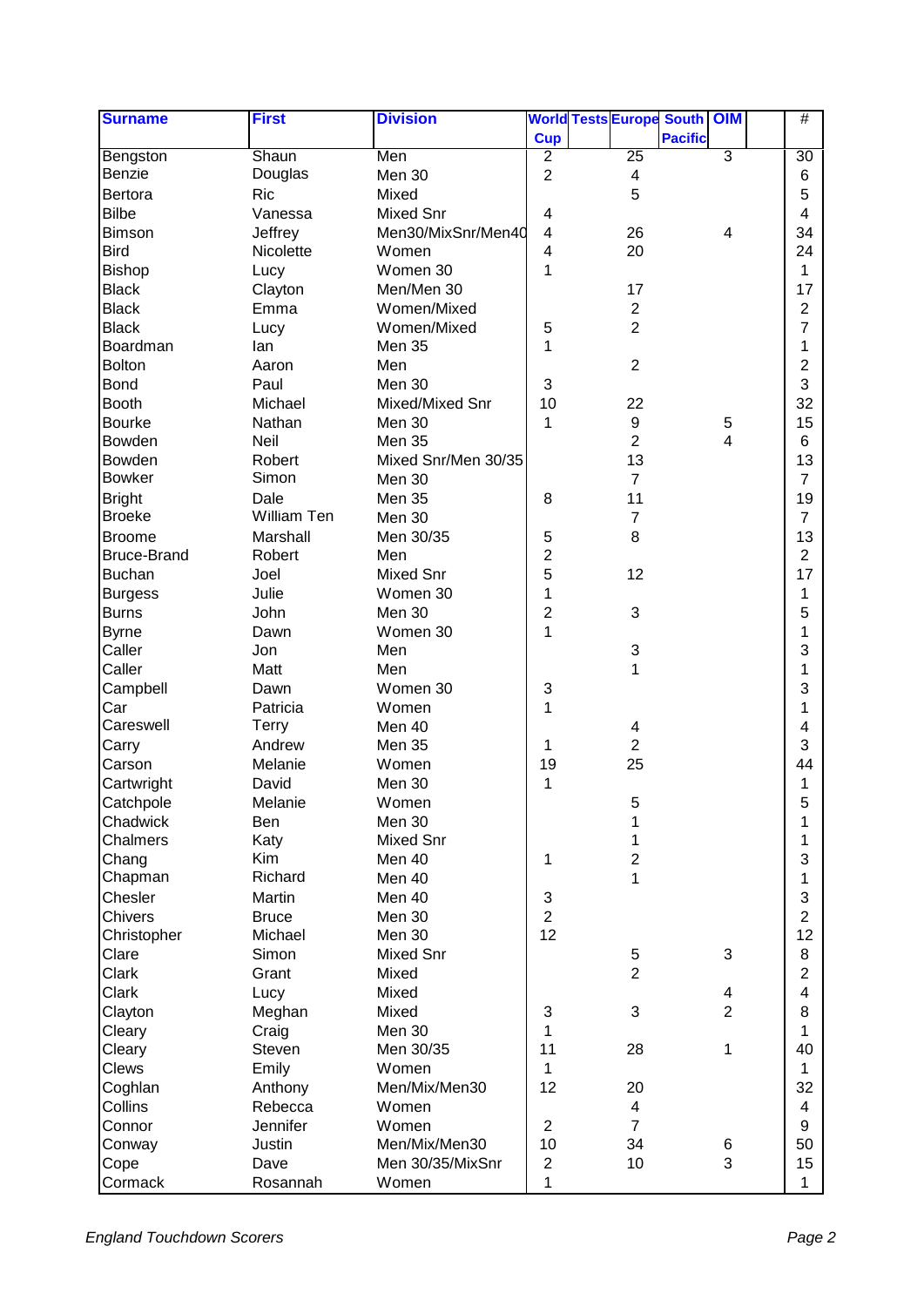| <b>Surname</b> | <b>First</b> | <b>Division</b>                   |                           |                  | <b>World Tests Europe South OIM</b> |                | #               |
|----------------|--------------|-----------------------------------|---------------------------|------------------|-------------------------------------|----------------|-----------------|
|                |              |                                   | <b>Cup</b>                |                  | <b>Pacific</b>                      |                |                 |
| Creasey        | Rohan        | Men 30                            | $\overline{5}$            | 7                |                                     |                | $\overline{12}$ |
| Creese         | Ben          | Men                               | 4                         | 12               |                                     |                | 16              |
| Cropper        | Gregg        | Men 30/Mixed Snr                  | 5                         | 24               |                                     | 4              | 33              |
| Cropper        | Phil         | Men 30                            | 1                         |                  |                                     |                | 1               |
| Cross          | Sue          | Women                             |                           | 1                |                                     |                | 1               |
| Crowe          | Emily        | Women                             | $\overline{2}$            |                  |                                     |                | 2               |
| Cruickshank    | David        | Mixed/Mixed Snr                   | $\overline{\mathbf{4}}$   | 4                |                                     |                | 8               |
| Cunningham     | Gary         | Men                               | 1                         |                  |                                     |                | 1               |
| Cunningham     | Graham       | Men 30                            |                           | $\overline{c}$   |                                     |                | 2               |
|                | Ross         | Men                               |                           | 1                |                                     |                | 1               |
| Cunningham     |              |                                   |                           |                  |                                     |                |                 |
| Cuthbertson    | Leah         | Mixed                             | 6                         | 10               |                                     |                | 16              |
| Cutler         | Sam          | Men                               | 1                         |                  |                                     |                | 1               |
| Czerner        | Aaron        | Men                               |                           | $\overline{c}$   |                                     |                | 2               |
| Dallas         | Zarene       | Mixed/Mixed Snr                   | $\overline{2}$            | 6                |                                     |                | 8               |
| D'Alpuget      | Jacqueline   | Women/Wom 27                      |                           | 2                |                                     | 1              | 3               |
| Daniels        | Katherine    | Women                             | 1                         | $\overline{2}$   |                                     |                | 3               |
| Darthuy        | Hervé        | Men 35                            | $\overline{2}$            | $\overline{2}$   |                                     |                | 4               |
| Davey          | Terri        | Women                             |                           | 4                |                                     |                | 4               |
| Davies         | Kelly        | Mixed                             |                           | 5                |                                     |                | 5               |
| Davies         | Neil         | Men 40                            |                           | $\overline{2}$   |                                     |                | 2               |
| Dawson         | Caroline     | Women 27                          |                           | 1                |                                     |                | 1               |
| Dawson         | Christopher  | <b>Mixed Snr</b>                  | 1                         | 5                |                                     |                | 6               |
| Day            | Melissa      | Mixed                             | 1                         | 5                |                                     |                | 6               |
| Dean-Lee       | Teresa       | Women/Women 30                    | 1                         | 4                |                                     |                | 5               |
| Devenish       | Catherine    | Women                             |                           | 6                |                                     |                | 6               |
| Dias           |              | Jose Luis Santos Men 30/Mixed Snr | $\overline{c}$            | 7                |                                     | 1              | 10              |
| Donaldson      | Ray          | Mixed                             |                           | $\overline{2}$   |                                     |                | $\overline{2}$  |
| Doran          | John         | Men 40                            | $\overline{2}$            |                  |                                     |                | $\overline{c}$  |
| <b>Dudeck</b>  |              |                                   |                           |                  |                                     |                |                 |
|                | Anthony      | Mixed                             | 1                         |                  |                                     |                | 1               |
| Dudley         | Emma         | Mixed                             | $\overline{\mathbf{4}}$   |                  |                                     |                | 4               |
| Dudley         | Simon        | <b>Men 35</b>                     |                           | $\overline{7}$   |                                     |                | 7               |
| Dunleavy       | Keith        | Men 40                            | 3                         | $\boldsymbol{9}$ |                                     | 1              | 13              |
| Durnford       | Edwina       | Mixed                             | $\overline{\mathbf{c}}$   |                  |                                     |                | 2               |
| Durrani        | Ruez         | Men 30                            | 1                         | 3                |                                     | 1              | 5               |
| Eccles         | Richard      | Men                               |                           | 14               |                                     |                | 14              |
| Edmonds        | Ceri         | Women                             |                           | $\boldsymbol{2}$ |                                     |                | $\overline{c}$  |
| Edmonds        | John         | Mixed Snr/Men                     | 5                         | 3                |                                     |                | 8               |
| Edwards        | Jon          | Men 40                            |                           | 1                |                                     |                | 1               |
| Ellis          | Gary         | Men 40                            | $\ensuremath{\mathsf{3}}$ |                  |                                     |                | 3               |
| Ellis          | John         | Men 30                            | $\mathbf{1}$              | 1                |                                     |                | $\overline{c}$  |
| Ephraim        | James        | Men                               |                           | $\overline{2}$   |                                     |                | $\overline{2}$  |
| Evans-Jones    | Caroline     | Mix/Wom/Wom30/27                  | 3                         | 9                |                                     | $\mathfrak{S}$ | 15              |
| Faimalo        | Esene        | Mixed Snr                         |                           | $\overline{2}$   |                                     |                | $\overline{2}$  |
| Farrar         | Daniel       | Men 30                            | $\mathsf 3$               |                  |                                     |                | 3               |
| Farrell        | Zoe          | Mixed                             |                           | 1                |                                     |                | 1               |
| Farrington     | Paul         | Men 30                            |                           | 10               |                                     |                | 10              |
| Finegan        | Lisa         | Mixed                             |                           |                  |                                     | 1              | 1               |
|                | Pete         | Men 40                            |                           | 4                |                                     |                | 5               |
| Flanagan       |              |                                   | 1<br>3                    |                  |                                     |                |                 |
| Forde          | Noel         | Mixed                             |                           | 13               |                                     | 1              | 17              |
| Fox            | Elizabeth    | Women                             |                           | 5                |                                     |                | 5               |
| Fraser         | Rebecca      | Women                             |                           | 21               |                                     |                | 21              |
| Friend         | Kris         | Men/Mixed                         | 14                        | 26               |                                     |                | 40              |
| Gamble         | Cecilia      | Mixed Snr                         |                           | 1                |                                     |                | 1               |
| Garland        | Christian    | Men 30/35/40                      | 4                         | 14               |                                     | $\overline{2}$ | 20              |
| Gaskell        | Kevin        | <b>Men 30</b>                     |                           | 1                |                                     |                | $\mathbf{1}$    |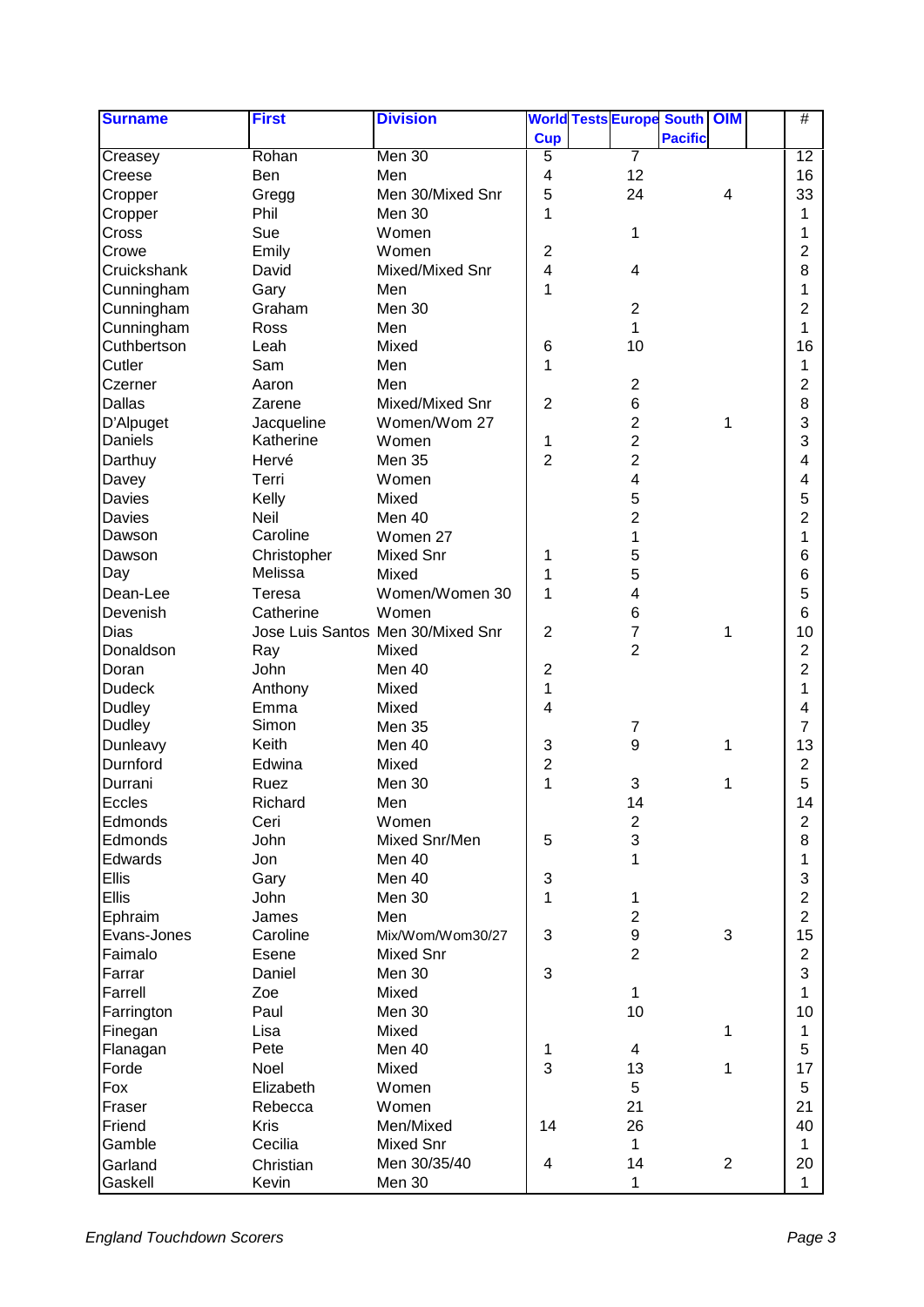| <b>Surname</b>                | <b>First</b>     | <b>Division</b>   |                           |                | <b>World Tests Europe South OIM</b> |                          | #                       |  |
|-------------------------------|------------------|-------------------|---------------------------|----------------|-------------------------------------|--------------------------|-------------------------|--|
|                               |                  |                   | <b>Cup</b>                |                | <b>Pacific</b>                      |                          |                         |  |
| Gentle                        | Leon             | <b>Mixed Snr</b>  |                           | 1              |                                     |                          | 1                       |  |
| Germena                       | Dante            | Mix/Men/M30/MxSnr | 8                         | 17             |                                     |                          | 25                      |  |
| Gilding                       | Julian           | Men 40            | 3                         |                |                                     |                          | 3                       |  |
| Girvan                        | Marcus           | Men               | 1                         | $\overline{7}$ |                                     |                          | 8                       |  |
| Goddard                       | Anna             | Women             | 1                         |                |                                     |                          | 1                       |  |
| Godde                         | Sue Ellen        | Mixed             | 5                         | $\overline{2}$ |                                     |                          | 7                       |  |
| Goodey                        | <b>Bradley</b>   | Mixed/Mixed Snr   | $\overline{2}$            | 4              |                                     |                          | 6                       |  |
| Gould                         | Russell          | Men 35/40         | 5                         | 7              |                                     | 1                        | 13                      |  |
| Grace                         | Jason            | Mixed Snr/Men 30  | 5                         | 8              |                                     | 3                        | 16                      |  |
| Grantham                      | Jade             | Women             |                           |                |                                     | 1                        | 1                       |  |
| Green                         | Janette          | <b>Mixed Snr</b>  |                           | 1              |                                     |                          | 1                       |  |
| Gregan                        | Glen             | Men 30            |                           | 1              |                                     |                          | 1                       |  |
| Griffiths                     | Alison           | Women/Wom 27      |                           | 5              |                                     | 1                        | 6                       |  |
| Griffiths                     | John             | Men 30/Mixed Snr  |                           | 5              |                                     |                          | 5                       |  |
| Guimelli                      | Cody             | Mixed             | $\ensuremath{\mathsf{3}}$ |                |                                     |                          | 3                       |  |
| Gulati                        | Nina             | Women             | 5                         | 13             |                                     | 1                        | 19                      |  |
| Hanaghan                      | Lucie            | Women             |                           | 6              |                                     |                          | 6                       |  |
| Hancock                       | Dean             | Men 30            | $\overline{c}$            | 8              |                                     |                          | 10                      |  |
| Hart                          | Greg             | Men 30            | 3                         |                |                                     |                          | 3                       |  |
| Hatton                        | Sara             | Mixed             | $\overline{2}$            |                |                                     |                          | $\overline{2}$          |  |
| Heptonstall                   | James            | Men               | $\overline{7}$            | 4              |                                     |                          | 11                      |  |
| Heselwood                     | Carly            | Women 30          | $\overline{c}$            | $\overline{c}$ |                                     |                          | 4                       |  |
|                               | Rheanna          | Mixed             |                           | $\overline{2}$ |                                     |                          | 2                       |  |
| Hesp                          | Sarah            | Mixed/Mixed Snr   | $\mathbf 2$               | 5              |                                     |                          | 7                       |  |
| Higgs<br>Hill                 | Chris            | Mixed             | 3                         |                |                                     |                          | 3                       |  |
| Hill                          |                  |                   |                           |                |                                     |                          | 3                       |  |
|                               | Russell<br>Clare | Men 30<br>Mixed   | $\overline{\mathbf{4}}$   | 3<br>9         |                                     |                          | 13                      |  |
| Hill (Gregor)<br><b>Hills</b> | Mike             |                   |                           |                |                                     |                          | $\overline{2}$          |  |
|                               |                  | Men 35            |                           |                |                                     | $\overline{2}$           |                         |  |
| Hobson                        | Clark            | Mixed             | 12                        | 38             |                                     | 4<br>$\overline{2}$      | 54                      |  |
| Hogg                          | Alison           | Mixed             | 1                         | 6              |                                     |                          | 9                       |  |
| Holland                       | Daniel           | Men/MixSnr/M30    | 11                        | 11             |                                     |                          | 22                      |  |
| Holland                       | Neil             | Men 30            | 1                         |                |                                     |                          | 1                       |  |
| Hood                          | John             | Mixed             | $\overline{7}$            | 23             |                                     |                          | 30                      |  |
| Hopkins                       | Shaun            | Mixed             |                           | 8              |                                     | 3                        | 11                      |  |
| How                           | Jeremy           | Mixed/Men 30      | 1                         | 1              |                                     |                          | $\overline{\mathbf{c}}$ |  |
| Howard                        | Jackie           | Women 30          | 1                         |                |                                     |                          | 1                       |  |
| Howells                       | John             | Men 30/Mixed Snr  |                           | 4              |                                     | $\overline{\mathbf{c}}$  | 6                       |  |
| Hudson                        | Susannah         | Women             | 4                         | 27             |                                     | $\overline{c}$           | 33                      |  |
| Hughes                        | Alex             | Men 40            | 4                         | 12             |                                     | 6                        | 22                      |  |
| Hughes                        | Joelene          | <b>Mixed Snr</b>  | 3                         | 18             |                                     | 1                        | 22                      |  |
| Hughes                        | Samantha         | Women 30          | 3                         | 1              |                                     |                          | 4                       |  |
| Hullett                       | Colin            | Men/Mix/MixSnr    | 16                        | 14             |                                     |                          | 30                      |  |
| Humphreys                     | Tom              | Men/Mixed Snr     | 1                         | 11             |                                     |                          | 12                      |  |
| Hunt                          | Jason            | Men 30            | $\overline{7}$            |                |                                     |                          | $\overline{7}$          |  |
| Hutchinson                    | Kylie            | Women             | 5                         | 41             |                                     | $\overline{\mathcal{A}}$ | 50                      |  |
| Hutchison                     | Abby             | Women             | $\overline{2}$            | 4              |                                     |                          | 6                       |  |
| Hyde                          | Kate             | Mixed Snr/Wom 27  | $\overline{2}$            | $\overline{7}$ |                                     | 6                        | 15                      |  |
| Irwin                         | Jon              | Men 30            |                           | 12             |                                     |                          | 12                      |  |
| Ive                           | Justin           | Men               |                           | 5              |                                     |                          | 5                       |  |
| Iversen                       | <b>Rick</b>      | Men               | $\overline{c}$            |                |                                     |                          | $\overline{c}$          |  |
| James                         | Kellie-Lee       | Women             | $\overline{\mathbf{4}}$   | 15             |                                     |                          | 19                      |  |
| Jansen                        | Perry            | Men               | 11                        |                |                                     |                          | 11                      |  |
| Jeffery                       | Duncan           | Men 35            |                           | 4              |                                     | 1                        | 5                       |  |
| Jones                         | Emma             | Women             |                           | 4              |                                     |                          | 4                       |  |
| Jones                         | Mark             | <b>Men 30</b>     |                           | 4              |                                     |                          | 4                       |  |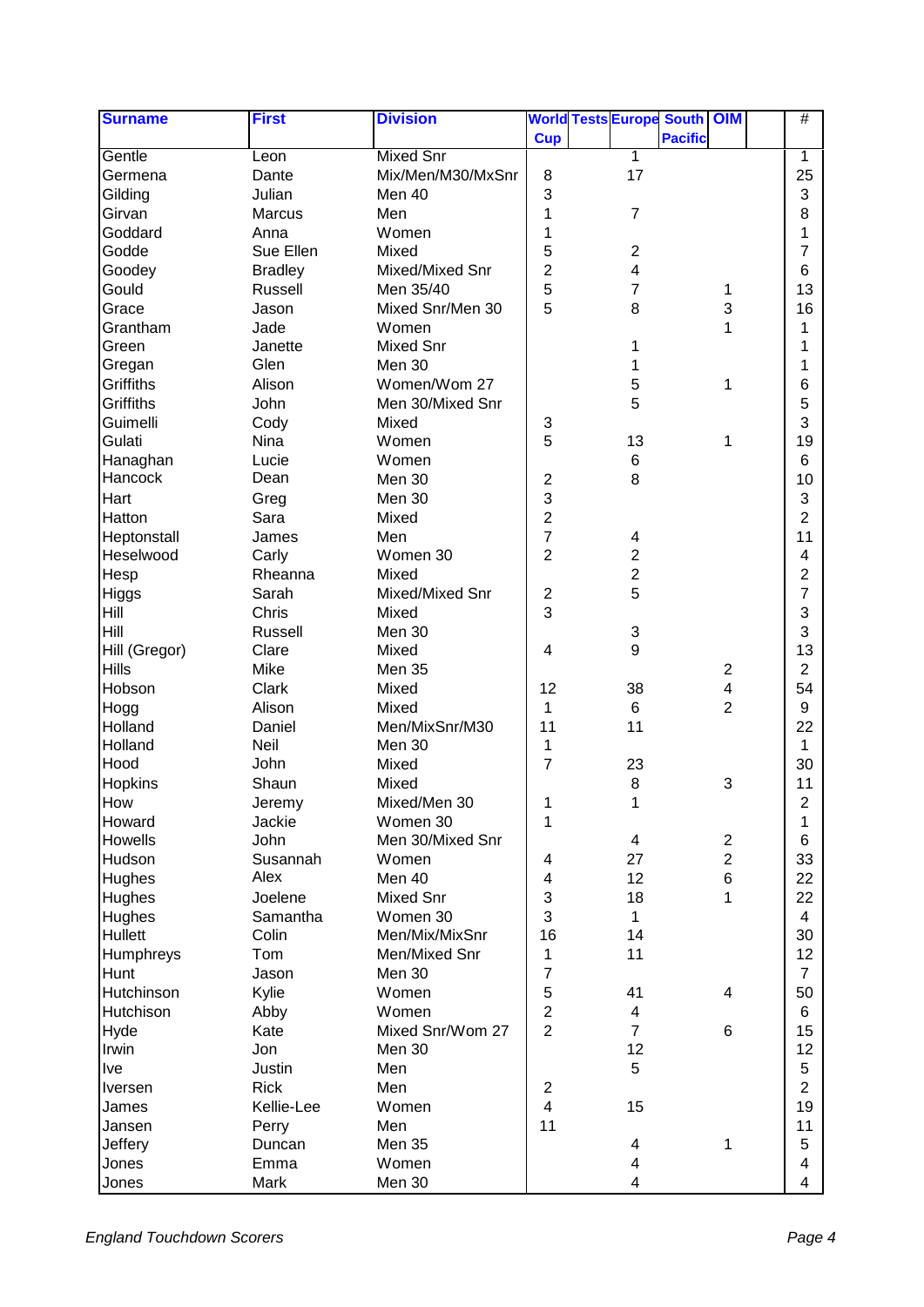| <b>Surname</b>   | <b>First</b>     | <b>Division</b>    |                           |                                | <b>World Tests Europe South OIM</b> |                | #                         |
|------------------|------------------|--------------------|---------------------------|--------------------------------|-------------------------------------|----------------|---------------------------|
|                  |                  |                    | <b>Cup</b>                |                                | <b>Pacific</b>                      |                |                           |
| Jones            | Oliver           | <b>Mixed Snr</b>   | $\overline{3}$            | 13                             |                                     |                | 16                        |
| Jones            | Richard          | Men 30             |                           |                                |                                     | $\overline{4}$ | 4                         |
| Jones            | Sam              | Men                | 4                         | 37                             |                                     |                | 41                        |
| Joy              | Adam             | Men 35             |                           | $\overline{2}$                 |                                     |                | $\overline{2}$            |
| Joyce            | Nathan           | Mixed/MixSnr/Men35 | $\boldsymbol{9}$          | 22                             |                                     | $\overline{2}$ | 33                        |
| Kane             | Carina           | Mixed              | 1                         |                                |                                     |                | 1                         |
| Kang             | Julia            | <b>Mixed Snr</b>   | $\mathsf 3$               | 20                             |                                     | 1              | 24                        |
| Karim            | Amro             | Men 30             | $\overline{2}$            | $\,6$                          |                                     | 5              | 13                        |
| Kaye             | Martin           | <b>Men 35</b>      |                           | $\overline{2}$                 |                                     |                | 2                         |
| Kearins          | Patrick          | Mixed              | 11                        |                                |                                     |                | 11                        |
| Keeman           | April            | Mixed              | 1                         |                                |                                     |                | 1                         |
| Kelly            | Kate-Anne        | <b>Mixed Snr</b>   | 3                         |                                |                                     |                | $\ensuremath{\mathsf{3}}$ |
| Kennaugh         | Aneisha          | <b>Mixed Snr</b>   |                           | $\overline{2}$                 |                                     |                | $\overline{2}$            |
| Kenny            | <b>Travis</b>    | Men/Men30/35MxSnr  | $\overline{7}$            | 25                             |                                     | $\sqrt{2}$     | 34                        |
| Kidd             | Susan            | Women              | $\overline{\mathbf{4}}$   | 13                             |                                     | $\mathbf{1}$   | 18                        |
| King             | Dave             | Men                | 5                         | 10                             |                                     |                | 15                        |
| King             | Richard          | Men 30             | $\overline{2}$            | 5                              |                                     | $\sqrt{3}$     | 10                        |
| Kirby            | <b>Bruce</b>     | Men 35             |                           | 15                             |                                     | 1              | 16                        |
| Knights          | Rebecca          | Women              |                           | $\,6$                          |                                     |                | 6                         |
| Knoop            | James            | Men                |                           | 11                             |                                     | $\overline{5}$ | 16                        |
| Kokoali          | Fumane           | Mixed/Wom 30       | 1                         | $\overline{2}$                 |                                     |                | 3                         |
| Koo              | Donna            | Women 30           | 1                         |                                |                                     |                | 1                         |
| Kretzman         | Laydon           | Men 30             |                           | $\,6$                          |                                     |                | 6                         |
| Lacrosse         | Ludi             | Mixed              | 1                         |                                |                                     |                | 1                         |
| Lau              | Lois             | Women 27           |                           | $\overline{7}$                 |                                     |                | $\overline{7}$            |
| Laurence         | Nicholas         | Men 35             | 4                         |                                |                                     |                | 4                         |
| Lawson           | Will             | Men                |                           | $\sqrt{2}$                     |                                     |                | $\overline{2}$            |
| Le Comu          | Andre            | Men/Men 30         | 5                         | 9                              |                                     |                | 14                        |
| Lee              | Benita           | Women/Mixed        | 1                         | 10                             |                                     | 3              | 14                        |
| Lee              | Jenny            | Mixed              |                           | 3                              |                                     |                | 3                         |
| Lee              | Lucas            | Men                | $\overline{c}$            | $\boldsymbol{9}$               |                                     |                | 11                        |
| Lee              | Peter            | Men 30             | 3                         |                                |                                     |                | 3                         |
| Lee              | Rohan            | Men                | 4                         | 5                              |                                     |                | 9                         |
| Lene             | Gavin            | Mixed              |                           | 5                              |                                     |                | $\mathbf 5$               |
| Leong            | <b>Marcus</b>    | Men 30             | 2                         | d.                             |                                     |                | 5                         |
| Logan            | Jason            | Men 30/35/40       | 1                         | ◡<br>$\ensuremath{\mathsf{3}}$ |                                     | $\overline{2}$ | 6                         |
| London           | <b>Stuart</b>    | Men 40             |                           | 3                              |                                     |                | 3                         |
| Louw             | Charles          | Men                | 1                         |                                |                                     |                | 1                         |
| Lovell           | Jonathan         | Men 30/MixSnr/Men3 | 1                         | 17                             |                                     | $\mathfrak{B}$ | 21                        |
| Lydon            | Sarah            | Mixed              | $\ensuremath{\mathsf{3}}$ |                                |                                     |                | 3                         |
| Lyons            | Ben              | Men                | $\overline{c}$            |                                |                                     |                | $\boldsymbol{2}$          |
| Lyons            | Benjaim          | Mixed              | $\overline{2}$            |                                |                                     |                | $\overline{c}$            |
| Madden           | <b>Steve</b>     | Men 40             |                           | 4                              |                                     | $\mathfrak{B}$ | $\overline{7}$            |
| Marsh            | lan              | Men 30             | $\overline{2}$            |                                |                                     |                | $\overline{c}$            |
| Martens          | Lizzie           | Women              |                           | $\ensuremath{\mathsf{3}}$      |                                     |                | 3                         |
| Mason            | Dawn             | Women              |                           | 1                              |                                     |                | 1                         |
| Mason            | Guy              | Men 30             |                           | $\boldsymbol{9}$               |                                     |                | $\boldsymbol{9}$          |
| Matenga          | Nicholas         | Men 30             |                           |                                |                                     | $\overline{2}$ | $\overline{\mathbf{c}}$   |
| Mather-Sartorius | Keir             | Men                |                           | 1                              |                                     |                | 1                         |
| Mayhew           | Lisette          | Mix/Wom/Wom30      | 3                         | $\,6$                          |                                     |                | $\boldsymbol{9}$          |
| McCallion        |                  | Mixed Snr/Wom 27   | $\overline{2}$            | $\overline{c}$                 |                                     |                | 5                         |
| McCrae           | Lesley<br>Gareth |                    |                           | $\overline{7}$                 |                                     | 1<br>3         | 10                        |
|                  |                  | Men                |                           |                                |                                     |                |                           |
| McHerron         | Craig            | Men                | $\mathbf 5$               | $\bf 8$<br>$\overline{7}$      |                                     |                | 13                        |
| McIntosh         | Claire           | <b>Mixed Snr</b>   | $\sqrt{3}$                |                                |                                     |                | 10                        |
| McLean           | Kyle             | Men 30             | 5                         |                                |                                     |                | 5                         |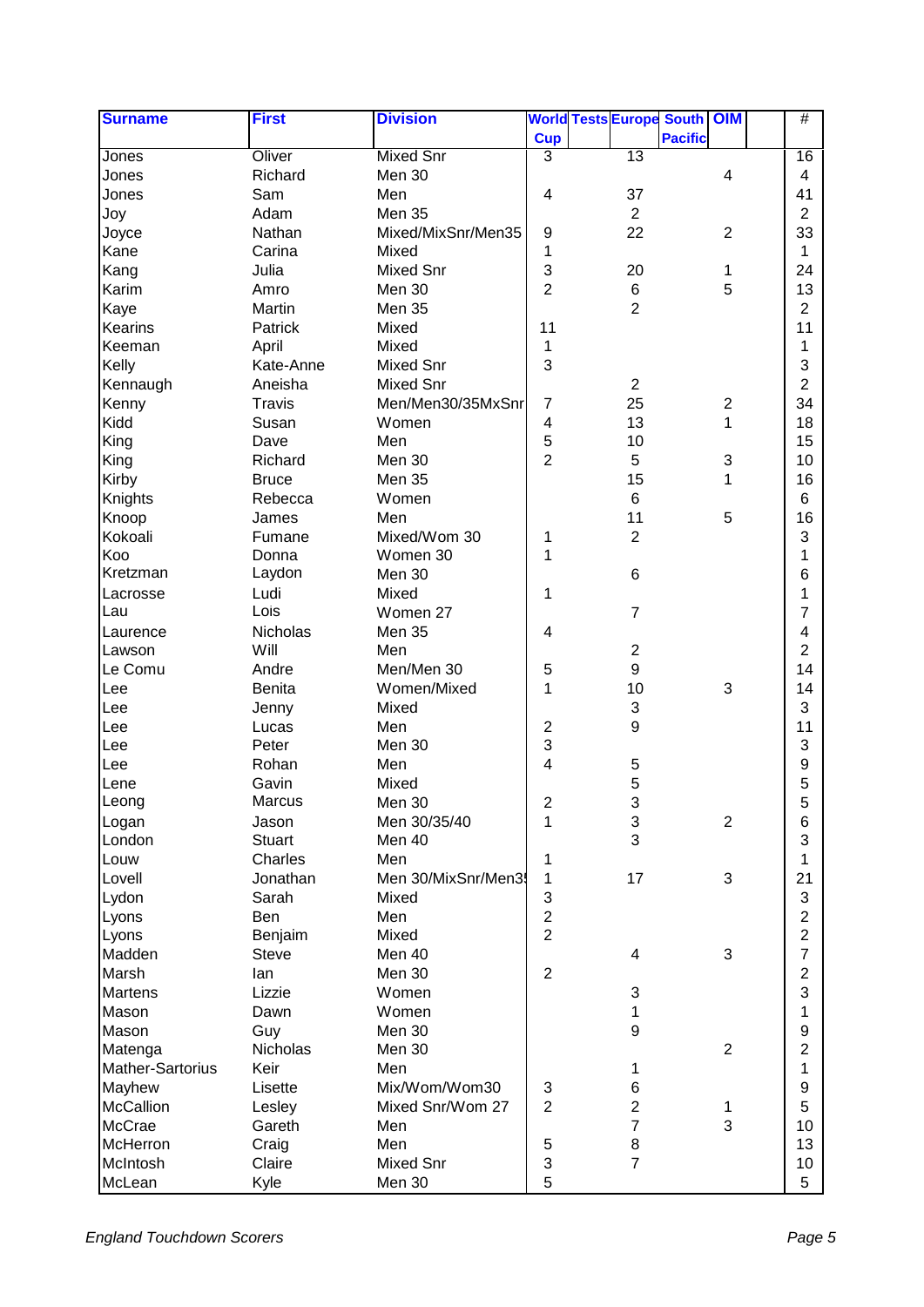| <b>Surname</b>          | <b>First</b>   | <b>Division</b>   |                         | <b>World Tests Europe South OIM</b> |                | #                                         |
|-------------------------|----------------|-------------------|-------------------------|-------------------------------------|----------------|-------------------------------------------|
|                         |                |                   | <b>Cup</b>              |                                     | <b>Pacific</b> |                                           |
| McLeod                  | Kevin          | Men               | 1                       |                                     |                | 1                                         |
| McManamey               | Kipling        | Men               | 3                       | 1                                   |                | 4                                         |
| McMillan                | Nelson         | Men 30            |                         |                                     | $\mathbf{3}$   | 3                                         |
| McNamara                | <b>Bridget</b> | Mixed             |                         | $\overline{7}$                      |                | 7                                         |
| Mcrae                   | Gareth         | Men               | $\overline{2}$          |                                     |                | 2                                         |
| Meakin                  | Benjamin       | Men               | 1                       | 25                                  | 5              | 31                                        |
| Meakin                  | Sadi           | Women             |                         | $\overline{2}$                      |                | $\overline{2}$                            |
| Melling                 | Jacob          | Mixed             | $\boldsymbol{9}$        |                                     |                | 9                                         |
| Melling                 | Jake           | Mixed             |                         | $\boldsymbol{9}$                    | 5              | 14                                        |
| Melling                 | Jordan         | Mixed             | 3                       | 18                                  | 6              | 27                                        |
| Melling                 | Sean           | Men 30            | 3                       | 6                                   |                | 9                                         |
| Melling                 | Steven         | Men 30/Mixed Snr  |                         | 9                                   |                | 9                                         |
| Mendis                  | Daniel         | Mixed/Men         | $\boldsymbol{7}$        | 11                                  | 4              | 22                                        |
| Merrill                 | David          | Men 40            | 3                       |                                     |                | 3                                         |
| Meston                  | Nicola         | Women             |                         | 3                                   |                | 3                                         |
| Miemczyk                | Ryan           | Mixed             | 10                      | 31                                  |                | 41                                        |
| Milligan                | <b>Brett</b>   | Men 40            | 3                       | 5                                   |                | 8                                         |
| Mitchell                | Piers          | Men 40            |                         | $\,6$                               |                | 6                                         |
| Mitchison               | Laura          | Women/Wom 27      |                         | 8                                   |                | 8                                         |
| Moody                   | lan            | Men 40            | 8                       | 5                                   | 3              | 16                                        |
| Moore                   | Simon          | Mixed/Mixed Snr   | 1                       | 1                                   |                | 2                                         |
| Morrison                | Sascha         | Mixed             | $\overline{2}$          |                                     |                | $\overline{2}$                            |
| Murray                  | Allison        | Women 30          | 1                       |                                     |                | 1                                         |
| Murray                  | Caroline       | Women 27          | 1                       |                                     |                | 1                                         |
| Murray                  | Greg           | Men 40            |                         | 1                                   |                | 1                                         |
| Myerson                 | Matthew        | Men               | 4                       | 7                                   | $\,6$          | 17                                        |
| Nel                     | Zhayne         | Mix/MixSnr/Men 30 | $\overline{\mathbf{4}}$ | 18                                  | 1              | 23                                        |
| Newman                  | Greg           | Men 40            | 1                       |                                     |                | 1                                         |
| Ni Cheallaigh           | Gillian        | Mixed             |                         | 4                                   |                | 4                                         |
| Norman                  | Jackie         | Women 30          | 3                       |                                     |                | 3                                         |
| O'Hare                  | Alison         | <b>Mixed Snr</b>  | 2                       |                                     |                | 2                                         |
| O'Hare                  | Mark           | <b>Mixed Snr</b>  | 3                       |                                     |                | 3                                         |
| O'Brien                 | <b>Nic</b>     | Men               | 6                       |                                     |                | 6                                         |
| Odendaal                | Leanne         | Women 30          | $\overline{2}$          |                                     |                | 2                                         |
| Ogle                    | Morgan         | Women             |                         | 1                                   | 1              | $\mathcal{L}$                             |
| Openshaw                | Tamsin         | Mixed Snr         |                         | $\overline{7}$                      | 1              | ے<br>8                                    |
| O'Sullivan              | Kalem          | Men               | 4                       |                                     |                | 4                                         |
| Page                    | Ben            | Mixed             |                         | 6                                   |                | 6                                         |
| Palmer                  | Jen            | Mixed/Wom/Wom27   | $\overline{2}$          | 15                                  | $\overline{2}$ | 19                                        |
| Parish                  | Zoe            | MixSnr/Wom/Wom27  | $\overline{2}$          | 12                                  |                | 14                                        |
| Peakman                 | Rhys           | Men               |                         | $\overline{7}$                      |                | $\overline{7}$                            |
| Peel                    | Adam           | Men               | $\overline{2}$          |                                     |                | $\overline{c}$                            |
| Pennington              | Gabriel        | Mixed             | $\overline{c}$          | $\mathbf 5$                         |                | $\overline{7}$                            |
| Peri                    | Quentin        | Men 30            | $\overline{7}$          | 5                                   |                | 12                                        |
| Pettitt                 | Joss           | Mixed             |                         | 3                                   |                | 3                                         |
| Phillips                | Samantha       | Women/Wom 27      | 3                       | 18                                  |                | 21                                        |
| Phoenix                 | Soul           | Men 40            |                         | 3                                   |                | 3                                         |
| Pile                    | Taryn          | Women/Women 30    | 5                       | 22                                  |                | 27                                        |
| Pincott                 | Sam            | Men               |                         |                                     |                |                                           |
| Poole                   | Sarah          | Women             |                         | $\frac{3}{2}$                       |                | 3<br>$\overline{c}$                       |
|                         | Jean Francois  | Mixed Snr         |                         |                                     |                | 3                                         |
| Popoff                  |                |                   | 3<br>$\overline{2}$     |                                     |                |                                           |
| Postlethwaite<br>Povall | Jennifer       | Women 30          |                         |                                     |                | $\overline{\mathbf{c}}$<br>$\overline{2}$ |
|                         | Gary           | Men 40            |                         | $\overline{c}$                      |                |                                           |
| Powell                  | Ben            | Men               |                         | 3                                   | 9              | 12                                        |
| Powell                  | David          | Men 30            |                         | $\overline{2}$                      |                | $\overline{2}$                            |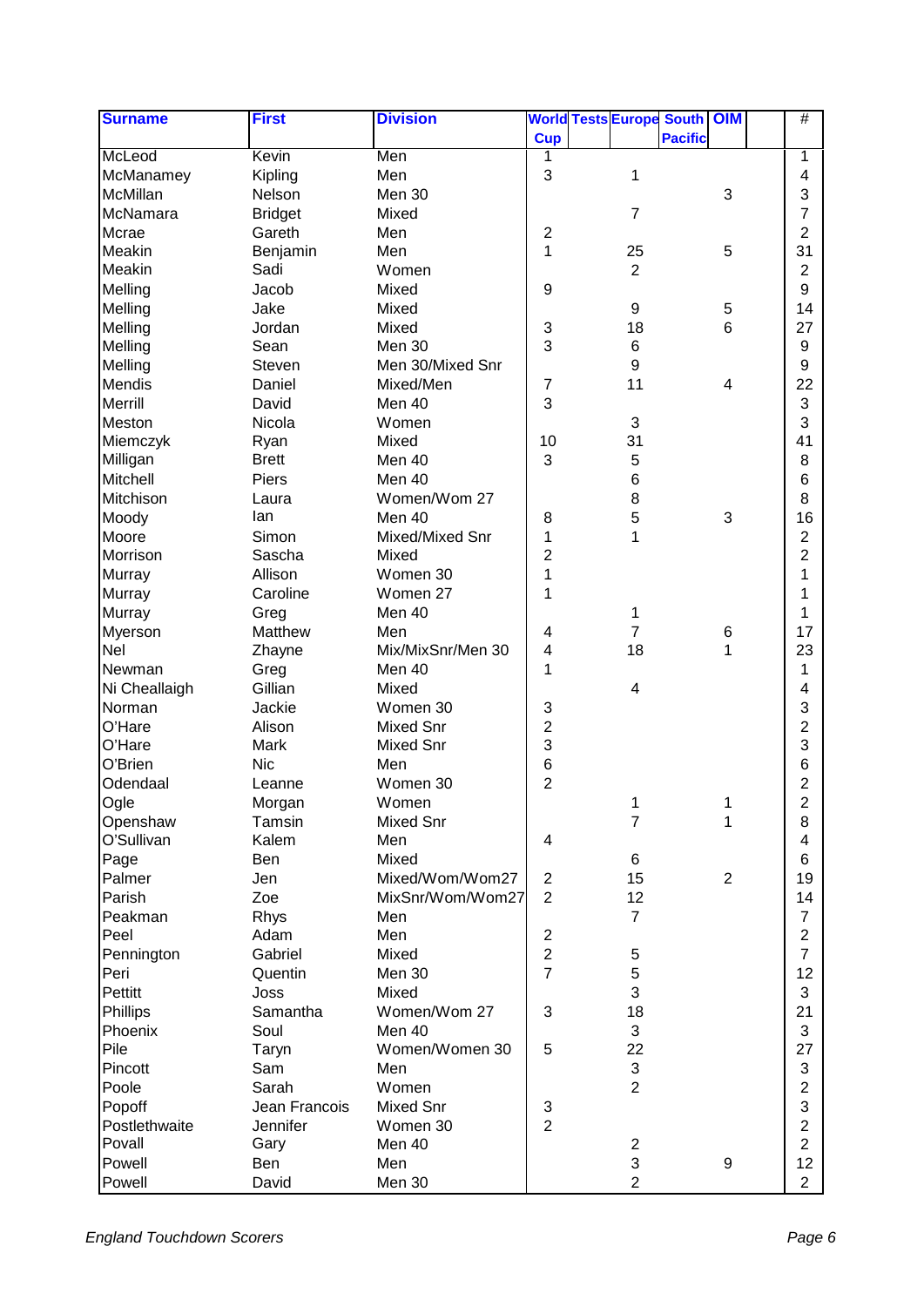| <b>Surname</b><br><b>Division</b><br><b>World Tests Europe South OIM</b><br><b>First</b> | #                       |
|------------------------------------------------------------------------------------------|-------------------------|
| <b>Cup</b><br><b>Pacific</b>                                                             |                         |
| Women<br>Powles<br>Sam<br>$\overline{4}$<br>1                                            | $\overline{5}$          |
| $\overline{2}$<br>Powles<br>Samantha<br>Women 27                                         | 2                       |
| Danielle<br>Powley-Williams<br>$\mathbf 5$<br>Women 27                                   | 5                       |
| $\,6$<br>Prebble<br><b>Brian</b><br>Men/Men 30                                           | 6                       |
| 8<br>Profke<br>Luke<br>6<br>Mixed                                                        | 14                      |
| $\overline{7}$<br>$\overline{7}$<br>Pulley<br>Women<br>Jessica                           | 14                      |
| 3<br>Raisen<br>Claire<br><b>Mixed Snr</b>                                                | 3                       |
| Ratcliffe<br>Dave<br>$\overline{2}$<br>Men 35                                            | 2                       |
| 4<br>Rattray<br>Anna<br>Women<br>$\overline{\mathbf{4}}$                                 | 8                       |
| Ravenscroft<br>$\overline{2}$<br>Crystal<br>Women 27                                     | $\overline{2}$          |
| 26<br>Rawe<br>Edmund<br>Men<br>$\mathbf 2$                                               | 28                      |
| Reed<br>5<br>Tamsin<br>5<br><b>Mixed Snr</b>                                             | 10                      |
| 7<br>Regan<br><b>Steve</b><br>Men 40                                                     | $\overline{7}$          |
| Reid<br>8<br>28<br>Adam<br>Mixed<br>$\overline{7}$                                       | 43                      |
| Reid<br>Toby<br>Men 35<br>4                                                              | 4                       |
| $\mathbf 2$<br>Renshaw<br>Elizabeth<br>Mixed                                             | 2                       |
| 3<br>Reynolds<br>Melissa<br>Women                                                        | 3                       |
| Richards<br>1<br>Dawn<br>Women 30                                                        | 1                       |
| Richardson<br>Lucy<br>1<br>Women 27                                                      | 1                       |
| Ellen                                                                                    |                         |
| 5<br>Richings<br>Women 30<br>$\overline{2}$<br>Women 30<br>Yvonne                        | 5<br>$\overline{2}$     |
| Rigden                                                                                   |                         |
| 21<br>11<br>Riley<br>Liz<br>Women                                                        | 32                      |
| Mike<br>8<br>Roa<br>Men 35/40<br>4<br>$\overline{\mathbf{4}}$                            | 16                      |
| 15<br>Robinson<br>1<br>Mixed<br>James                                                    | 16                      |
| Andrew<br>Robson<br>$\overline{c}$<br>Men 40<br>1                                        | 3                       |
| $\overline{2}$<br>Rofe<br><b>Steve</b><br>Men 35                                         | 2                       |
| $\overline{2}$<br>Mixed<br>Roper<br>Andy                                                 | $\overline{2}$          |
| $\overline{\mathbf{4}}$<br>Rosenburg<br>Sarah<br><b>Mixed Snr</b><br>$\overline{7}$      | 11                      |
| Lance<br>1<br>Rossiter<br>Men 40                                                         | 1                       |
| Roversi<br>Mixed<br>3<br>Lorenzo                                                         | 3                       |
| $\overline{c}$<br>Rowlands<br>Kate<br>Mixed/Mixed Snr                                    | 2                       |
| $\,6$<br>Rowling<br>Clinton<br>$\mathbf 2$<br>Men                                        | 8                       |
| $\overline{2}$<br>11<br>$\overline{2}$<br>Rowling<br>Men<br>Daniel                       | 15                      |
| Victoria<br>Mixed<br>4<br>Ryan                                                           | 4                       |
| Sandercock<br>Women 30<br>3<br>Lowena                                                    | 3                       |
| 8<br>$\sqrt{5}$<br>Scharer<br>Men/Mixed<br>Craig                                         | 13                      |
| 14<br>24<br>Schutte<br>Jean<br>Men                                                       | 38                      |
| Marc<br>Men 35<br>Scott<br>1                                                             | 1                       |
| Serocold<br>Will<br>Men<br>1                                                             | 1                       |
| Sharpe<br>$\mathbf{1}$<br>Women<br>$\boldsymbol{7}$<br>Sarah                             | 8                       |
| $\overline{7}$<br>Sills<br>12<br>Oliver<br>Mixed Snr                                     | 19                      |
| Simm<br><b>Mixed Snr</b><br>1<br>Leanne                                                  | 1                       |
| 10<br>Simmons<br>Mixed/Men<br>$\mathbf 1$<br>Daniel                                      | 11                      |
| Simon<br>Chris<br>$\overline{2}$<br><b>Men 35</b>                                        | $\overline{c}$          |
| $\overline{2}$<br>Skein<br>Carlé<br>Men 35                                               | $\overline{2}$          |
| $\overline{4}$<br>Small<br>Ellen<br>Women/Mixed<br>1                                     | 5                       |
| 5<br>10<br>Men/Men 30<br>Smee<br>Grant                                                   | 15                      |
| Smith<br>Men 30<br>Ben<br>1                                                              | 1                       |
| $\overline{2}$<br>Smith<br>Peter<br>Men 35                                               | $\boldsymbol{2}$        |
| Mixed<br>3<br>Smuts<br>Anna                                                              | 3                       |
| $\overline{2}$<br>17<br>Men<br>Paul<br>Smuts                                             | 22                      |
| $\frac{3}{3}$<br>Women<br>Snape<br>Lucy                                                  | 3                       |
| 1<br>Men<br>Sonda<br>Gary                                                                | 1                       |
| Melanee<br>Women<br>Spain<br>$\overline{7}$                                              | $\overline{\mathbf{7}}$ |
| $\overline{7}$<br>Men 30<br>Speed<br>Alan                                                | $\overline{7}$          |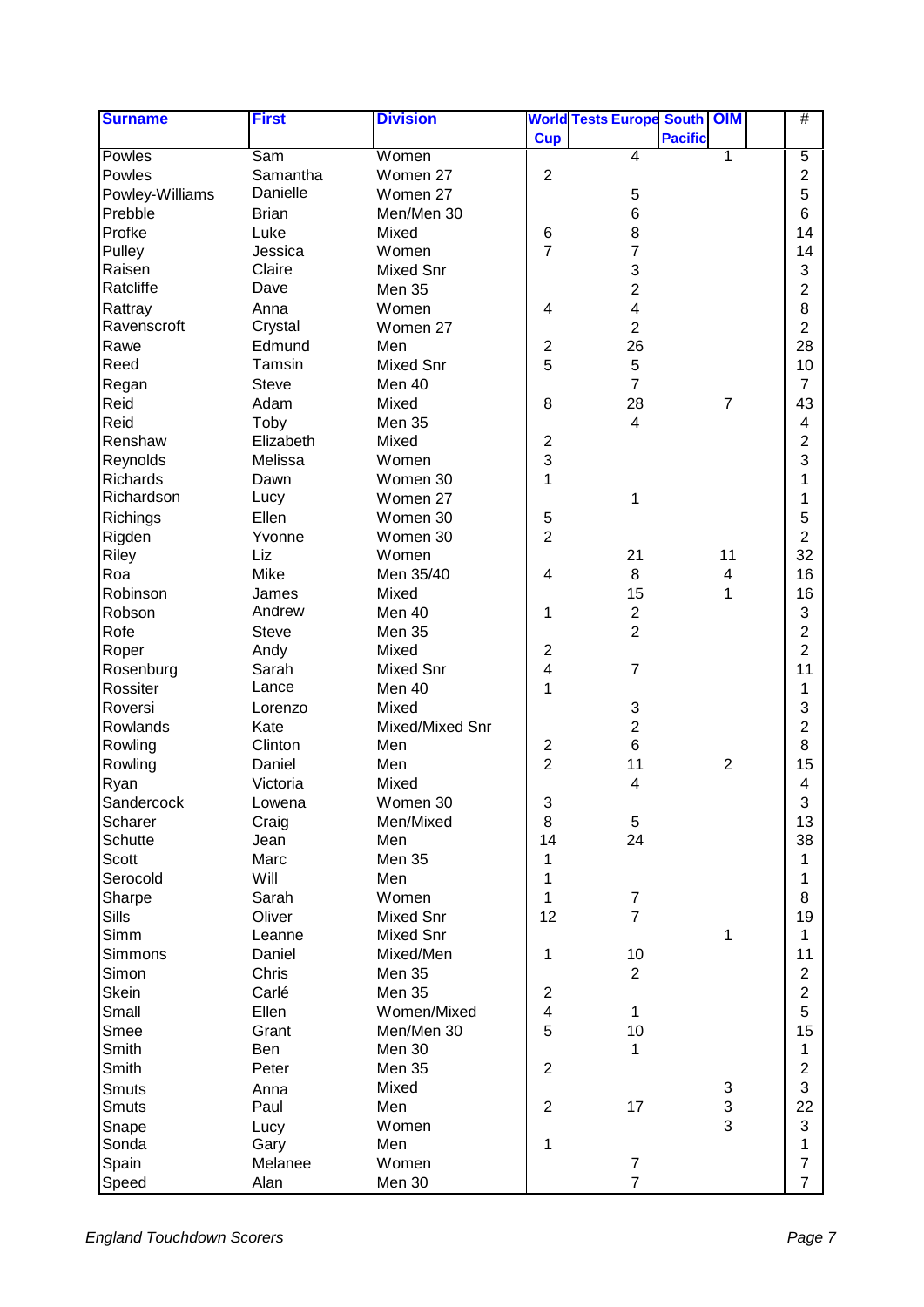| <b>Surname</b>        | <b>First</b>   | <b>Division</b>    |                         |                           | <b>World Tests Europe South OIM</b> |                 | #                       |
|-----------------------|----------------|--------------------|-------------------------|---------------------------|-------------------------------------|-----------------|-------------------------|
|                       |                |                    | <b>Cup</b>              |                           | <b>Pacific</b>                      |                 |                         |
| Speed                 | David          | Men 30             |                         |                           |                                     |                 | 7                       |
| Spencer               | Cathy          | Women/Wom 27       |                         | 1                         |                                     | $\mathbf{3}$    | 4                       |
| Spencer               | Katie          | Women              |                         | 6                         |                                     |                 | 6                       |
| Spring                | Katrina        | Women/Wom 27/30    | $\overline{c}$          | 5                         |                                     | $\,6$           | 13                      |
| Squadrito             | Dominic        | Men 30             | $\overline{2}$          |                           |                                     |                 | 2                       |
| Staffurth             | Alexandra      | Mixed              |                         | $\overline{2}$            |                                     |                 | 2                       |
| Stansfield            | Chris          | Mixed              |                         | $\overline{2}$            |                                     |                 | $\overline{2}$          |
| <b>Stibbs</b>         | Michael        | Men/Men 30         | 9                       | 27                        |                                     | 1               | 37                      |
| Stibbs (Swain)        | Anna           | Women              | 11                      | 46                        |                                     |                 | 57                      |
| Stokoe                | Justin         | Men 35             |                         | $\ensuremath{\mathsf{3}}$ |                                     |                 | 3                       |
| <b>Storer</b>         | Mekayla        | Women              |                         | $\overline{c}$            |                                     |                 | 2                       |
| Stuart-Watson         | David          | Men 30             | 10                      |                           |                                     |                 | 10                      |
| Suthel                | Jenny          | Women 30           | 1                       |                           |                                     |                 | 1                       |
| Swift-Smith           | Sacha          | <b>Mixed Snr</b>   | 4                       | $\overline{7}$            |                                     | 3               | 14                      |
| Tahi                  | Neil           | Men 30             | 1                       |                           |                                     |                 | 1                       |
| Tamakaha              | Linda          | Mixed/Women 30     | 3                       | 4                         |                                     |                 | 7                       |
| Tate                  | John           | Men 35/40          | 4                       | 4                         |                                     |                 | 8                       |
| Tenbroeke             | Felix          | Men 30             | 1                       |                           |                                     |                 | 1                       |
| TenBroeke             | Will           | Mixed Snr          |                         | $\overline{7}$            |                                     |                 | 7                       |
| Thomas                | Catherine      | Women 30           | $\overline{2}$          |                           |                                     |                 | 2                       |
| Thomas                | Mark           | Men 35             | $\mathbf{1}$            | $\overline{2}$            |                                     | 2               | 5                       |
| Thompson              | Lee            | Men 40             | $\overline{2}$          |                           |                                     |                 | 2                       |
| Thorne                | Timothy        | Men 30             |                         | 3                         |                                     |                 | 3                       |
| Thorpe                | Kate           | Women 27           | $\overline{\mathbf{4}}$ | 6                         |                                     |                 | 10                      |
| <b>Tibbits</b>        | <b>Byron</b>   | Mixed Snr          | 10                      | 6                         |                                     |                 | 16                      |
| <b>Tither</b>         |                | Men 30             |                         | 1                         |                                     |                 |                         |
| Tominson              | Andy<br>Andrea | Women 30           |                         |                           |                                     |                 | 1                       |
| <b>Tomkins</b>        | Michelle       | Women 30           | 1<br>8                  |                           |                                     |                 | 1                       |
|                       |                |                    |                         |                           |                                     |                 | 8                       |
| Tomlinson             | Pamela         | Women              |                         | 10                        |                                     |                 | 10                      |
| <b>Travers</b>        | Mark           | Men/MixSnr         |                         | 19                        |                                     |                 | 19                      |
| <b>Travers</b>        | Rodger         | Men 35             |                         | 1                         |                                     |                 | 1                       |
| <b>Tripp</b>          | Dominic        | Men                |                         | 4                         |                                     | $6\phantom{1}6$ | 10                      |
| <b>Tripp</b>          | Dominic        | Men                | 6                       |                           |                                     |                 | 6                       |
| Truter                | Shaun          | Mixed              | 5<br><b>S</b>           |                           |                                     |                 | 5                       |
| <b>Tucker</b>         | Richard        | Men 35             |                         |                           |                                     |                 | 3                       |
| Tuiono                | Piula          | Men 30/40          |                         | 6                         |                                     | $\overline{2}$  | 8                       |
| Tuite                 | John           | Men 40             |                         | $\overline{c}$            |                                     |                 | 2                       |
| Tukuitoga             | Benita         | Women 30           | $\boldsymbol{2}$        |                           |                                     |                 | $\overline{c}$          |
| Twonig                | Michelle       | Women 30           | $\overline{2}$          |                           |                                     |                 | $\overline{2}$          |
| Tyler                 | Charlie        | Men                |                         | $\mathbf 5$               |                                     |                 | 5                       |
| Van Helmond           | Zoe            | Women 27           |                         | 4                         |                                     |                 | $\overline{\mathbf{4}}$ |
| Vayro                 | Melissa        | Women              |                         | 5                         |                                     |                 | 5                       |
| Verniquet             | Angela         | Mixed/Women        |                         | 24                        |                                     | $\sqrt{3}$      | 27                      |
| Verniquet             | Natasha        | Women              | 3                       | 11                        |                                     | 3               | 17                      |
| Wagstaff              | Tony           | Mixed              | $\overline{2}$          |                           |                                     |                 | $\overline{2}$          |
| Walker                | Julie          | Wom 27/30/MixSnr   | $\mathbf{1}$            | 10                        |                                     | $\sqrt{3}$      | 14                      |
| Wall                  | Christopher    | Men 30             |                         | 5                         |                                     | $\overline{4}$  | 9                       |
| Walsh                 | <b>Barry</b>   | Men 35             | 3                       |                           |                                     |                 | 3                       |
| Wanrooy               | Natalie        | Mixed              | $\overline{2}$          |                           |                                     |                 | $\overline{c}$          |
| Warren                | Zoe            | Mixed              | $\,6$                   |                           |                                     |                 | 6                       |
| Watchorn              | Alice          | Mix/MixSnr//Wom 27 | $\overline{2}$          | 3                         |                                     | $\,6$           | 11                      |
| Waters                | Helen          | Women/Wom 27       |                         | 3                         |                                     | $\overline{2}$  | 5                       |
| Wellock               | Rob            | Men 30             |                         | 6                         |                                     |                 | 6                       |
| <b>Weston-Stanley</b> | Jonathan       | Men                | 8                       |                           |                                     |                 | 8                       |
| Whitehead             | Jo             | Men 40             |                         | 9                         |                                     |                 | 9                       |